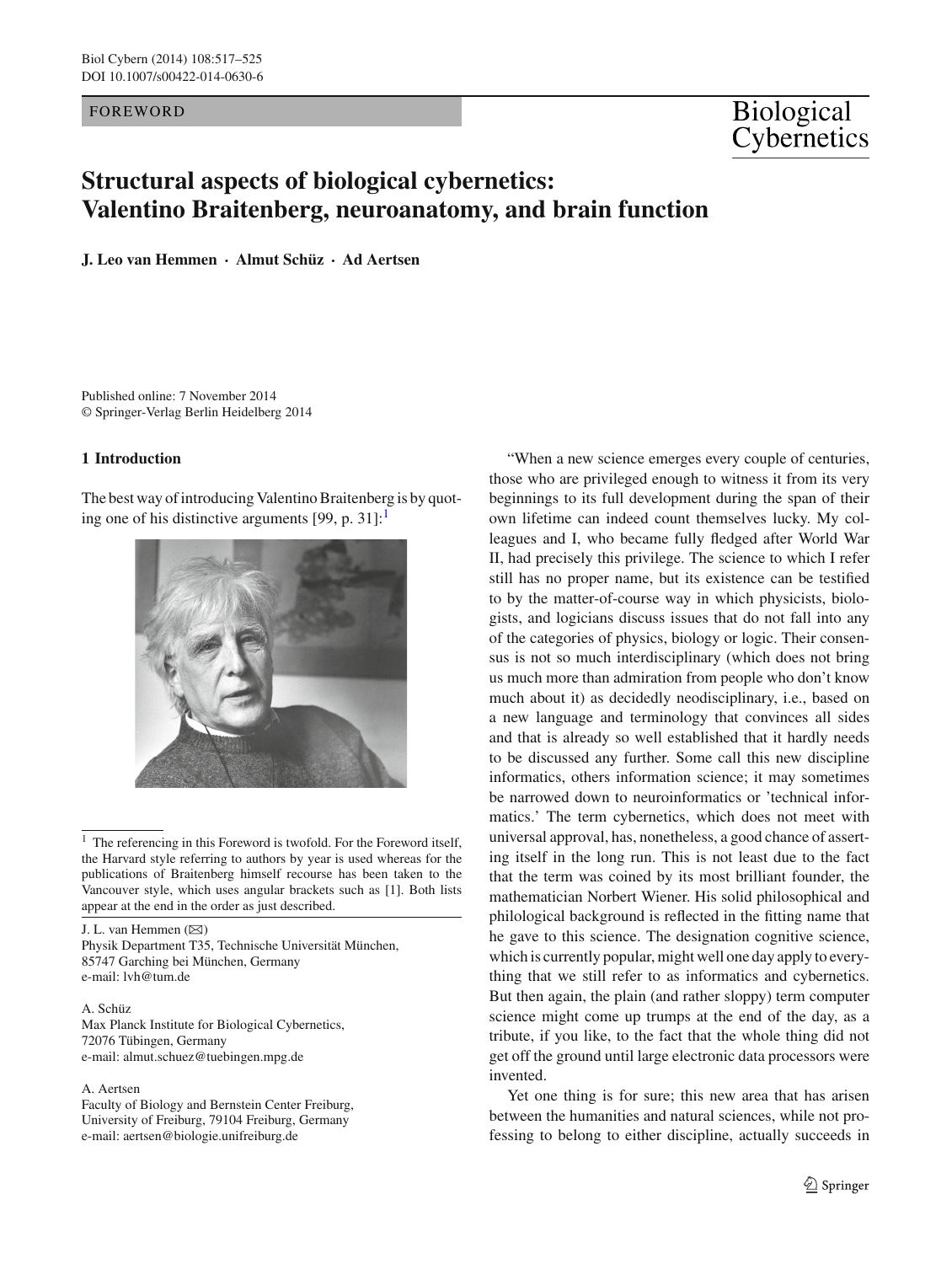querying the boundaries of both. Although no one can be universally knowledgeable, there is no longer a wall to prevent us from taking a peek to see what is on the other side […]".

So far this is Valentino Braitenberg in 1999 and how he described the science to which this journal is dedicated and to which he was committed in his own research. The books by [Wiener](#page-5-0) [\(1948\)](#page-5-0) and [Shannon and Weaver](#page-5-1) [\(1949\)](#page-5-1) hit him, the prospective brain scientist, "like a thunderbolt," as he mentions in the article quoted above. Educated as a psychiatrist and neurologist in Rome up to 1954, Valentino Braitenberg was driven by the wish to understand the neurobiological mechanisms' *underlying* behavior. He was convinced that the study of brain structure and, hence, neuroanatomy in conjunction with brain theory is a tool to reach this goal. Research stays took him to the neuroanatomists Oskar Vogt and Karl Kleist in Germany and later to Yale Medical School in New Haven, Connecticut, where he made the acquaintance of the protagonists of cybernetics (Wiener, McCulloch, von Foerster). Back in Italy, he obtained his habilitation in 1963 in the discipline *Cybernetics and Information Theory* and became Director of the Department of Biocybernetics at the Consiglio Nazionale delle Ricerche in Naples. In 1968, at the suggestion of Werner Reichardt and, together with Karl Götz and Kuno Kirschfeld, he was appointed to be one of the co-founding directors of the Max Planck Institute for Biological Cybernetics in Tübingen, Germany. Other appointments were that of honorary professor at the Faculty of Physics at the University of Tübingen and at the Faculty of Biology at the nearby University of Freiburg.

The present special issue of *Biological Cybernetics*is dedicated to the memory and, hence, to the impressive scientific heritage of Valentino Braitenberg (\*1926 in Bolzano, † 2011 in Tübingen). In actual fact, he stemmed from South-Tyrolean nobility and his full name was Valentino von Braitenberg. His work had and continues to have a strong influence on modern brain science. Starting from his clinical experience as a psychiatrist, he committed himself to the investigation of connectivity schemes in the brain and of their respective roles for brain function. The focus of his attention was on the visual system of the fly, the cerebral and the cerebellar cortex of vertebrates, and their role in perception, memory, movement, and language. It led to seminal contributions in all these various fields. Moreover, he was a master in bridging the gap "between humanities and natural sciences," which is evident from most of his books [1–9]. This mastery also characterized his lectures and seminars, spanning a wide range of themes related to the brain, from neuroanatomy and neurophysiology via automata theory, information theory, and logic through to clinical topics, to language and music, never remaining superficial, but providing the participant with practical tools to contribute constructive ideas to

open questions, a fascinating and remaining source of inspiration for many.

The link between humanities and natural sciences is also reflected by the collection of contributions to the present special issue. All of them have a relation to Valentino Braitenberg's multifaceted work. In this foreword, we give Valentino Braitenberg not only the first but also the last word, by reprinting at the end his fascinating *Manifesto of Brain Science* first published in 1992, but having lost nothing of its sparkling actuality till the present day.

#### **2 Overview of Valentino Braitenberg's scientific work**

Valentino Braitenberg's contribution to a new phase in neuroscience beginning in the 1950s was the resuscitation of neuroanatomy, a branch of science that had been dormant since the monumental works of Ramón y Cajal (1909–1911) and Lorente de Nó (e.g. 1922, 1949). He almost single-handedly made neuroanatomy into a pillar of brain theory by providing examples of a direct translation of neural structure into functional schemes that had not yet emerged from the then prevalent method of neurophysiology. His impact on modern brain science is comparable to that of the founders of neurocybernetics, who introduced around the same time the logical analysis of nerve nets [\(McCulloch and Pitts 1943](#page-5-2)), the concept of feedback in homeostatic mechanisms [\(Wiener 1948](#page-5-0)), the concepts of information and redundancy in perception [\(Shannon 1948](#page-5-3)), and the neural theory of associative learning and cell assemblies [\(Hebb 1949](#page-5-4)).

Three of his discoveries were epoch-making.

- (1) *The cerebellum as a millisecond clock*. Braitenberg's early work on the cerebellum [10–23] presented the first example of a neuroanatomical morphology, interpreted in terms of its function down to the level of individual neurons and synapses. His conclusion that the cerebellum is specialized for the measurement of time intervals with a precision better than one millisecond has become common knowledge, even if not undisputed. The later versions of his model, together with his own and his group's experimental work, continue to provide inspiring explanations of the role of the cerebellum in motor control.
- (2) *Exact neural wiring in insects*. His work on the *visual ganglia* of insects [24–41], originally inspired by the behavioural analysis of Werner Reichardt and his group in Tübingen (which Braitenberg later joined), led to the first complete and undisputed explanation of the intricate structure of a neuronal network, that of the fibers connecting the fly's eye to the visual ganglia. His neuroanatomical analysis provided the proof [26]—in par-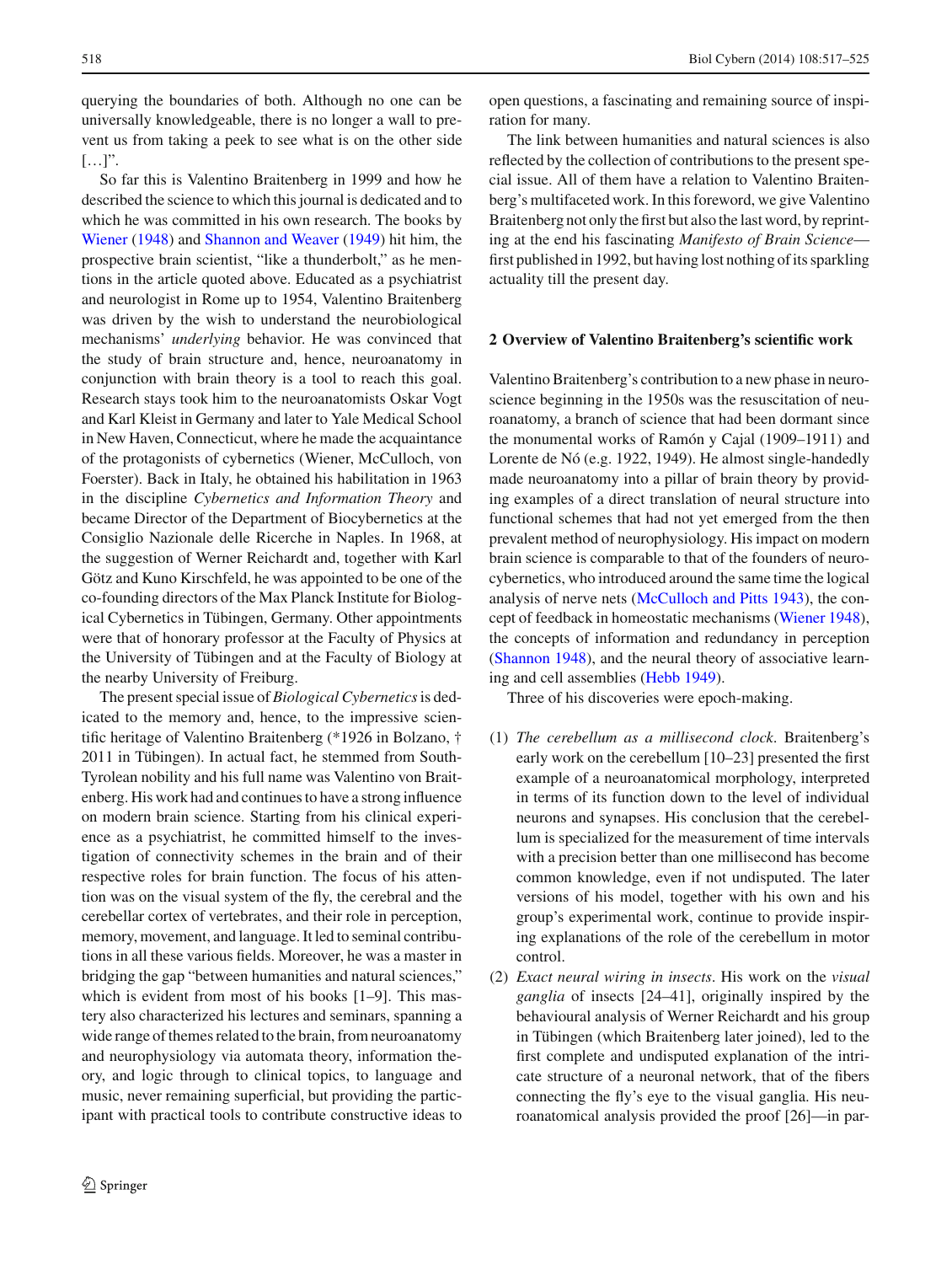allel to [Trujillo-Cenóz and Melamed](#page-5-5) [\(1966\)](#page-5-5)—for the 'neuronal superposition eye' predicted by [Kirschfeld](#page-5-6) [\(1967](#page-5-6)). The principle involved assigns a precise origin and destination to every fiber of the network and was shown to hold with unerring precision. Apart from its importance for visual physiology, this finding was of great importance for developmental neurobiology, as it showed the precision with which genetically preprogrammed networks can be expressed and, ultimately, implemented.

- (3) *The cerebral cortex as an associative memory*. The structure and function of the *cerebral cortex* was one of Valentino Braitenberg's dominant themes since the beginning of his career [2, 6, 42–71]. The book *Anatomy of the cortex* [6] summarizes the results of many years of painstaking experimental work. It proposes a view of the cortex quite different from the traditional one, in that the essence of its wiring seems to support the principle of a great, "mixing machine," where all data are maximally dispersed, so that convergence of as large as possible a sample of cortical activity is guaranteed to impinge onto any one small region of cortex. The high degree of divergence and convergence, together with the finding that most synapses in the cortex are weak, excitatory, and modifiable, strongly endorse the idea that the cortex specializes in embodying memories in the form of "cell assemblies" [\(Hebb 1949](#page-5-4)). Meanwhile, there is a remarkable convergence, and hence reciprocal confirmation, between the anatomical findings of Braitenberg and his associates in Tübingen and the physiological results of various groups around the world, first and foremost the group of Moshe Abeles in Israel.
- (4) *Work in related fields.* From his main interest in brain structure, Braitenberg derived collateral interests in various subjects connected with brain science. Besides his contributions to histological and electrophysiological methods [1, 46, 72-79], he ventured competently and convincingly into such various fields as *motor control* [12, 13, 17, 80, 81], *visual physiology* [56, 61, 62, 63, 68, 82], *perception* [83, 84, 62, 82], *information* [9, 85–89], *language* [5, 90–93], *logic and philosophy* [4, 7, 8, 85, 94–100], and *behaviour and artificial intelligence* [3, 51, 101–104, 87]. His book *Vehicles* [3, in five languages] was internationally very well received as an unconventional, yet highly effective introduction to the problems of artificial intelligence.

#### **3 Structure of the present special issue**

After the Preface to this special issue, the reader finds the paper by *Mario Negrello*, who reviews a substantial part of Braitenberg's work, including some of his early, less

well-known studies, and elaborates on his particular, neuroanatomical, approach to brain research. The paper by *Liewald* et al. continues this approach in a quantitative neuroanatomical study of axon diameter in the human cortical white matter and the role of conduction times.

The next two articles are based on the topic of Hebbian cell assemblies. *Günther Palm* et al. take up the title of Braitenberg's fundamental paper "Cell assemblies in the cerebral cortex" from 1978 [54]. The authors summarize developments in this field since then and discuss computational aspects of the Hebbian theory from a modern perspective. *Friedemann Pulvermüller* et al. also revisit Braitenberg's ideas on cell assemblies and apply this concept to explaining the mechanisms behind a broad range of cognitive functions, such as the relation between action and perception, decision making, attention, language, concepts, and meaning.

In the next three articles, we move from the topic of Hebbian learning, via Braitenberg's *Vehicles*[3] to robotics. Hebbian learning also plays a role in the article by *Niels Birbaumer* and *Friedhelm Hummel*, which deals with the communication of locked-in patients with their surroundings in the context of brain–machine interfaces. The authors show the limitations of this method in severe cases in which the relation between a voluntary response and its (non-existing) effect is lost, relating it to the loss of Braitenberg's "thoughtpump." The authors also give an exciting new perspective on how these limitations may be overcome by means of a classical semantic conditioning paradigm. The paper by *Katharina Muelling* et al. deals with learning strategies in table tennis, tackling through this intricate game the interplay between learning and decision making in a highly complex motor task. It leads us once again to Braitenberg's *Vehicles,* which are also the link to the article by *Verena Nitsch* and *Michael Popp*, on emotions in Robot Psychology. This article deals with the interesting question as to what degree emotions can/should or should not be implemented into robots or—vice versa—if it can be avoided at all.

With the next two articles, we move on to sensory systems. *Sadra Sadeh* and *Stefan Rotter* propose a new theory of orientation selectivity in the visual cortex. It is related to Braitenberg's theory on this topic [56, 62, 68] in that it is based on *statistical* connectivity instead of a specific wiring pattern, but it deviates from it in the assumption that orientation selectivity may already be explained by a statistical connectivity between thalamus and cortex. The paper by *Israel Nelken* leads us into the auditory system. It describes and reviews the interesting phenomenon of stimulus-specific adaptation and goes into depth about the possible mechanisms behind it.

The essays by *Moshe Abeles* and by *Fahad Sultan* bring us back to two of the main structures investigated by Valentino Braitenberg, the cerebral and the cerebellar cortex. *Moshe Abeles* developed a new approach for the analysis of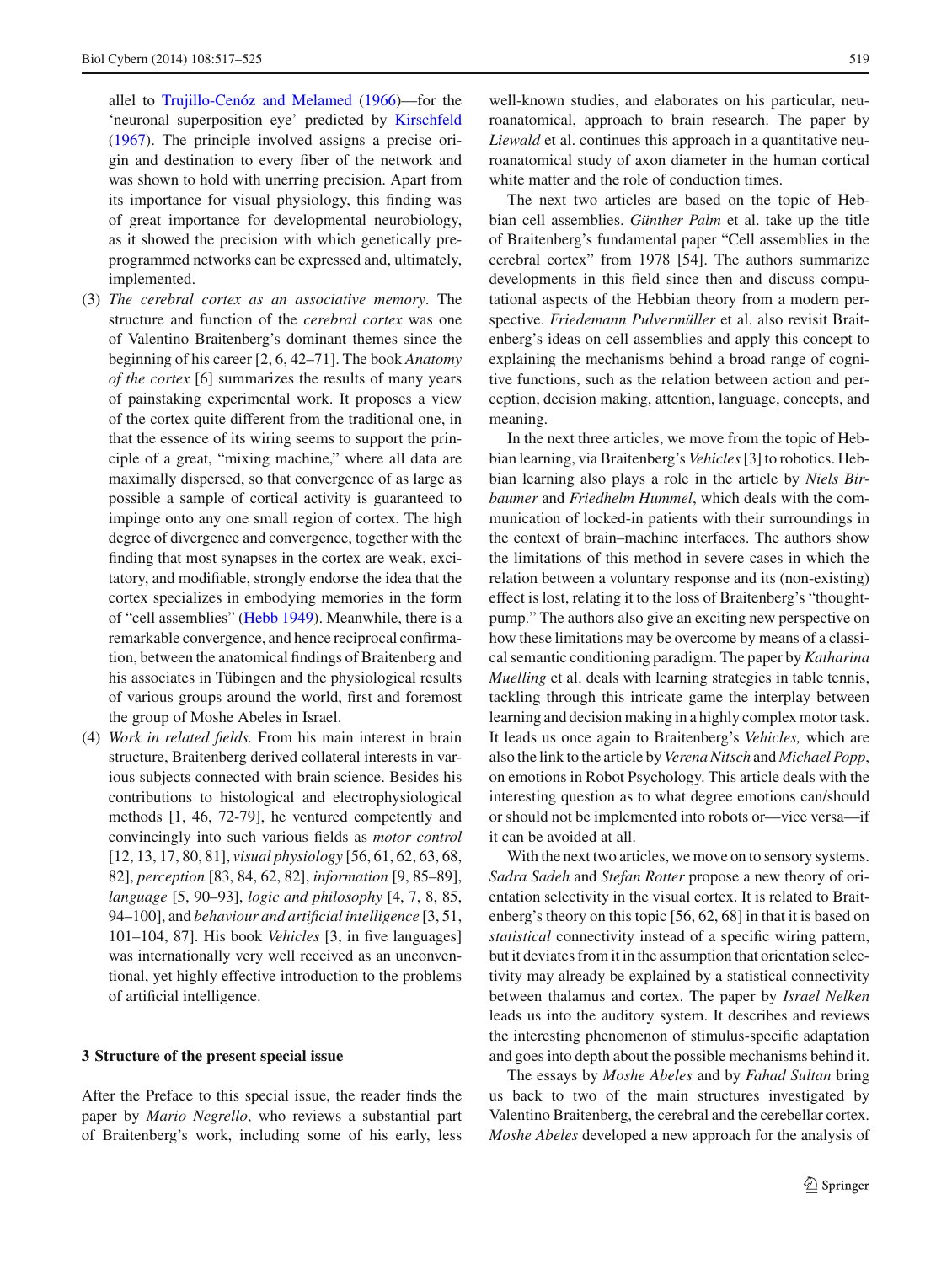magneto-encephalographic data that enables him to detect coordination of activity between cortical areas. He shows how this coordination differs under different conditions, such as conditions of rest and of task performance. *Fahad Sultan* provides an excellent review of the cerebellum, including Braitenberg's theories of the clock in the millisecond range and—later—as a detector of velocities by way of a tidal wave mechanism. Building up on the tidal wave idea, Sultan proposes a theory of cerebellar function in which this mechanism is used for movement optimization.

The final two articles have in common that they enter the realm of natural history and philosophy and focus on the interaction between theory and experiment, though in two very different fields. *Robert Miller* deals with the topic of psychiatry. He supports the ambition to define psychiatry as a scientific discipline, but believes that this goal has not yet been achieved. Starting from a summary of the history of science, he shows what one can learn from it for the validation of concepts in psychiatry, leading the reader up to the idea of psychosis as an exaggeration of the reinforcement function of dopamine and to a theory on the non-psychotic traits of schizophrenia.

The combination of experiment and theory was one of the strengths of Valentino Braitenberg and it also plays a major role in the article by *J. Leo van Hemmen*. He raises the question, whether universally valid principles exist in neuroscience and whether they can be formulated in mathematical terms. He elaborates on the importance of finding the appropriate key concepts and the appropriate scale. As Robert Miller, he is motivated by the history of science, illustrates the universality and the importance of scales by examples from neuroscience, and concludes that the outlook of theoretical neuroscience is at least as good as that of theoretical physics.

The final word of this Foreword has Valentino Braitenberg in his *Manifesto of Brain Science* [97]. We are convinced that it will make for fascinating reading:

## **Manifesto of Brain Science**[∗](#page-3-0)

Valentino Braitenberg

Max-Planck-Institut für biologische Kybernetik, Spemannstrasse 38, 7400 Tübingen, Germany

1. We believe that there are questions of such philosophical import that they deserve being pursued without any consideration of utility. One of them refers to the nature of thought processes, or more generally, of complex behaviour.

2. We are convinced that ultimately a satisfactory explanation of thought and behaviour will be given in a language akin to that of physics, i.e. in mathematical terms.

3. The physics of living organisms, with its specialized branches of physiology and biochemistry will undoubtedly underlie such an explanation, but it will not be sufficient by itself as a theory of behaviour. In fact, when boiled down to physical fundamentals, a mouse or even a worm is not very different from man. But we are ultimately interested in thought and behaviour of people, not of worms.

4. The difference in behaviour in different species reflect different ways of coping with the environment, or with distinct niches of the environment. These different behaviours have their material counterpart in different brains. Therefore the peculiar nature of any animal brain cannot be explained from the physical components alone, the explanation necessarily involving causes residing outside the animal, i.e. information derived from the environment.

5. Concepts such as (Shannonian) information, coding, computation, are outside of physics (even if the formulas look like physics) but are central to brain science. They are also fundamental concepts in electronics and computer science. This is the basis for a lively discourse between certain branches of engineering and brain science. Another common aspect is that both deal with functions directed to a goal, which physics does not.

6. Our object being the discovery of computer-like operations in brains, the hypotheses we test in our experiments are really inventions of computing schemes, and are therefore necessarily more complex than hypotheses in other branches of science. Thus we are inventors of computing devices much as our colleagues in Artificial Intelligence are and we can learn from them as much as they learn from us. Some ideas in brain science (e.g. neural networks) have already turned into eminently practical applications.

7. Computation in brains is a fine-grain operation, requiring a spatial resolution of about one to ten micrometers. The functional elements are fibers and neurons, and in most cases many neurons are involved in a significant functional pattern. This requires special techniques of observation which are being developed: multiple electrode recording, optical recording by means of voltage sensitive dyes. In most cases the vast amount of information produced by these recording techniques can only be stored and digested by means of large computers. Their theoretical analysis also requires sophisticated computing techniques, and often computer simulation.

8. We believe that the distribution of electrical signals observed at a spatial resolution of  $1 \mu m$  and a temporal resolution of about 1 ms is all we need to know as the material counterpart of behaviour. Behaviour may be modified

<span id="page-3-0"></span>This was prepared for a meeting in Brussels where the European Commission considered the future of Neurobiology in Europe.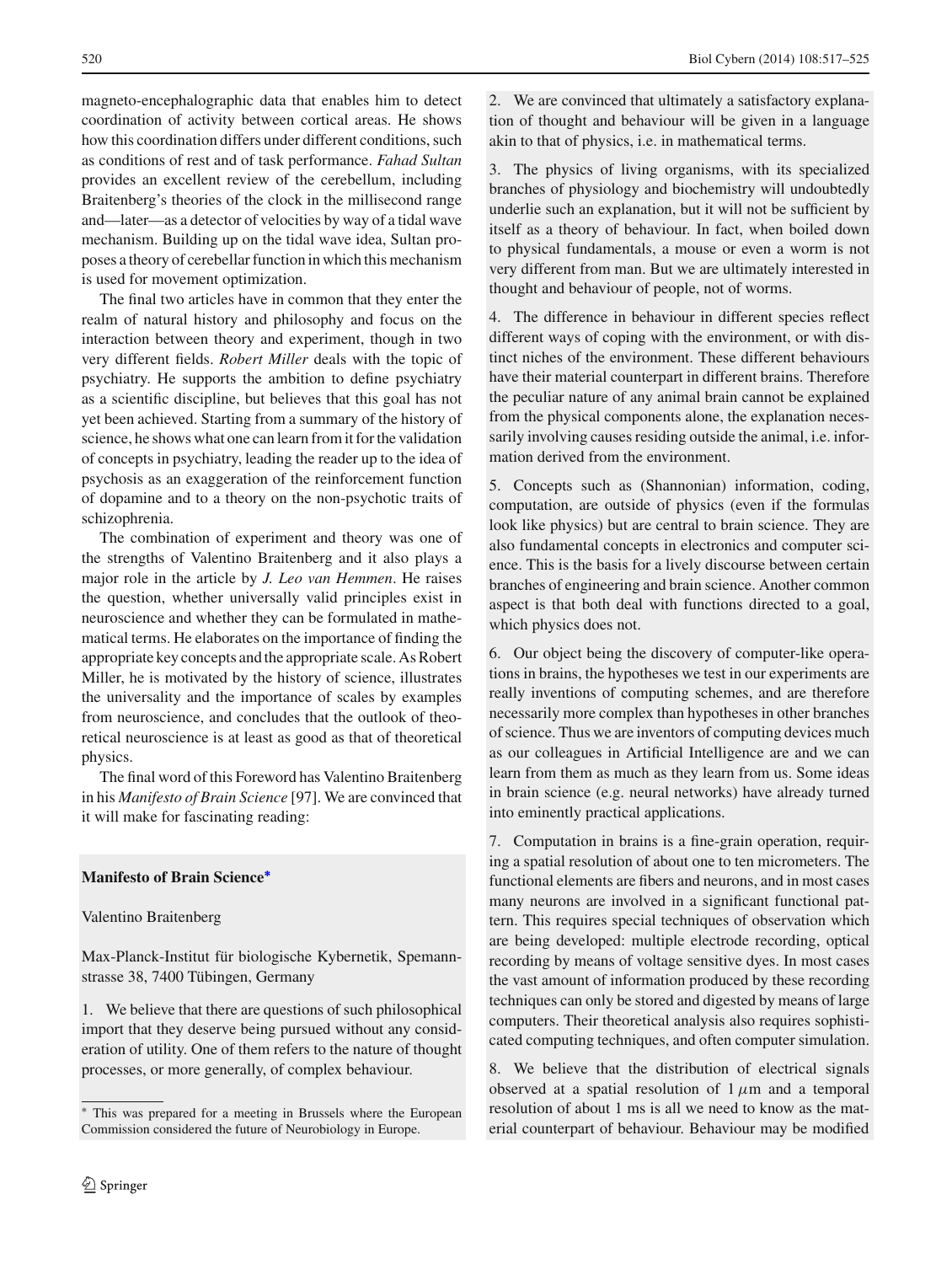by hormones, or by pharmaca, or by pathological unbalance of some transmitter substance, but the actual effect of these is always expressed in terms of the occurrence or not occurrence of action potentials in neurons.

A more fine-grain analysis, say at the molecular level, is relevant for the understanding of the individual cell, but probably unnecessary for the understanding of behaviour, or may even obscure the picture there.

9. Developmental neurobiology is a branch of general biology, not of brain science as defined here. "How do the fibers from the eye find their way into the optic tectum?" The answer to this question will tell us much about how the arteries find their way into the kidney, or the roots of a tree into the earth, but very little about the problem of the analysis of visual information in the optic tectum.

10. Efficient research groups in brain science are small. Everybody is groping for experimental techniques and for conceptual models. If someone draws up a gigantic project in order to solve the problem by brute force, he is likely to have missed the complexity of the situation and is sure to produce much waste.

To illustrate my points, I want to mention some successes of modern brain science in its interaction with information engineering.

(a) The paper by McCulloch and Pitts (1943) proposed an equivalence between nets of neurons connected by synapses and propositions of Boolean logics. The terminology and the diagrams of this paper were immediately taken over by the designers of calculating machines (e.g. J. v. Neumann) and the basic ideas became the starting point for more than one theoretical development, e.g. Automata Theory and Chomskian linguistics (via the formalization proposed by Kleene, 1956).

(b) Some ideas were exchanged repeatedly to and fro between brain science and engineering. The idea of the Perceptron (Rosenblatt 1962), a randomly connected image processor, was inspired by neuroanatomy and neurophysiology. It has admirable technological consequences even today (Sejnowski 1987). It received criticism on theoretical grounds by Minsky and Selfridge, who thought that a machine equipped with preset form detectors ("Pandemonium") would be much more efficient. The Pandemonium inspired neurophysiological work by Lettvin and others which turned into the seminal paper "What the frog's eye tells the frog's brain" (1959). Parallel to it, in the same intellectual environment, work on the cat (and monkey) visual cortex in the hands of Hubel and Wiesel produced splendid, Nobel prize winning results. The Hubel and Wiesel "feature detectors" in turn gave the engineers ideas, who produced several efficient image processing devices along the same theoretical lines.

(c) Filter theory, auto- and crosscorrelation, generalized Fourier analysis are theoretical concepts developed in electronics. Reichardt (1970) described the results of his (and Hassenstein's) experiments on opto-motor reactions in insects in those terms. This was the first model of animal behaviour which made detailed predictions on the neurological wiring underlying the behaviour, and the predictions were in part confirmed anatomically (Braitenberg 1977). The technological fallout was a patent for a device designed to measure the direction and velocity of a moving panorama.

(d) Associative memory was postulated by psychologists (Hebb) as a principle underlying cognition and behaviour. This idea turned into a variety of mathematical models, one of which, the neural net of the Hopfield kind, is hailed now as the cornerstone of a new age of computing technology. It was shown that the statistics of connections within the cerebral cortex (Braitenberg and Schüz 1991) can best be explained as being specialized for associative memory. The global states of activity which the Hopfield theory postulates, a sort of resonant modes or "eigen-states" of the cortex, have been shown with computer analysis of multiple electrode recordings (e.g. Aertsen and Gerstein 1991; Vaadia and Aertsen, this volume).

## **References**

- Aertsen A, Gerstein GL (1991) Dynamic aspects of neuronal cooperativity: fast stimulus-locked modulations of effective connectivity. In: Krüger J (ed) Neuronal Cooperativity, Springer Series in Synergetics. Springer, Berlin Heidelberg
- Braitenberg V (1977) On the texture of brains. Neuroanatomy for the cybernetically minded. Springer, Berlin Heidelberg New York
- Braitenberg V, Schüz A (1991) Anatomy of the Cortex. Statistics and Geometry. Springer, Berlin Heidelberg New York
- Hebb DO (1949) The organization of behavior. Wiley, New York
- Kleene SC (1956) Representation of events in nerve nets and finite automata. In: Shannon CE, McCarthy J (eds) Automata Studies, Princeton University Press
- Lettvin JY, Maturana HR, McCulloch WS, Pitts WH (1959) What the frog's eye tells the frog's brain. Proc Inst rad Engrs 47:1940-1951
- McCulloch WS, Pitts WH (1943) A logical calculus of ideas immanent in nervous activity. Bull Math Biophys 5:115- 133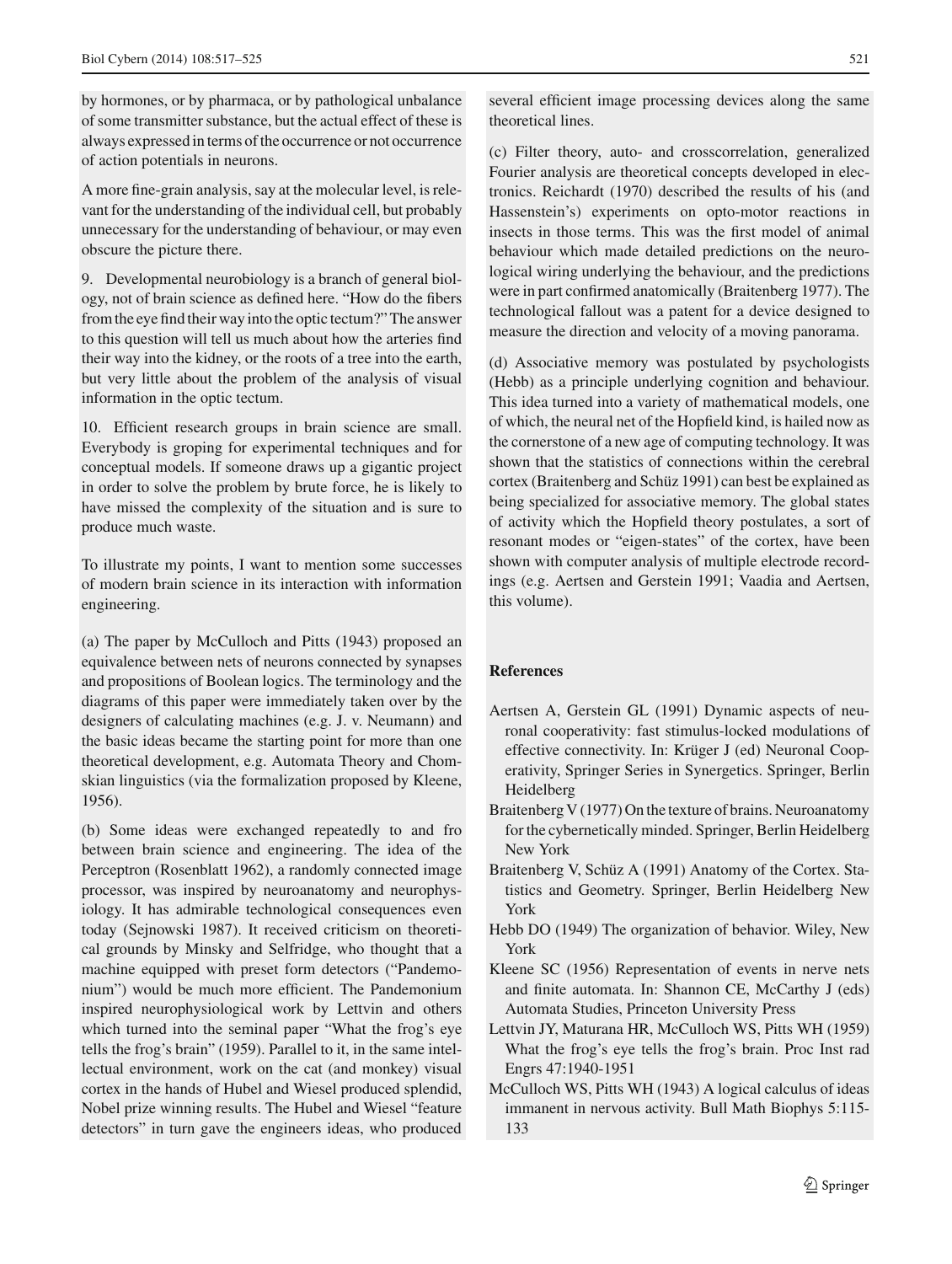- Reichardt (1970) The insect eye as a model for analysis of uptake, transduction and processing of visual data in the nervous system. 34. Physikertagung 1969, Salzburg, Plenarvorträge. BG Teubner, Stuttgart
- Rosenblatt F (1962) A comparison of several perceptron models. In: Yovits MC, Jacobi GT, Goldstein GD (eds) Self-organizing systems. Spartan Books, Washington
- Sejnowski TJ, Rosenberg CR (1987) Parallel networks that learn to pronounce English text. Complex systems 1:145- 168

Vaadia E, Aertsen A (this volume)

von Neumann, J (1956) Probabilistic logics and the synthesis of reliable organisms from unreliable components. In: Shannon CE, McCarthy J (eds) Automata Studies, Princeton University Press

### **References**

#### **(a) General**

- <span id="page-5-4"></span>Hebb DO (1949) The organization of behavior: a neuropsychological theory, 2nd edn (1961). Wiley, New York
- <span id="page-5-6"></span>Kirschfeld K (1967) Die Projektion der optischen Umwelt auf das Raster der Rhabdomere im Komplexauge von Musca. Exp Brain Res 3(3):248–270
- Lorente de Nó R (1922) La corteza cerebral del ratón. Trab Lab Invest Biol Madrid 20:41–78
- Lorente de Nó R (1949) Cerebral cortex: architecture, intracortical connections, motor projections. In: Fulton JF (ed) Physiology of the nervous system, 3rd edn. Oxford University Press, London, pp 288–330
- <span id="page-5-2"></span>McCulloch WS, Pitts WH (1943) A logical calculus of the ideas immanent in nervous activity. Bull Math Phys 5:115–133
- Ramón y Cajal S (1909) Histologie du système nerveux de l'homme et des vertébrés, translated by Azoulay L, 2nd reprinted edn 1972. Consejo superior de investigaciones cientificas. Instituto Ramón y Cajal, Madrid
- <span id="page-5-3"></span>Shannon CE (1948) A mathematical theory of communication. Bell Syst Tech J 27(3):379–423
- <span id="page-5-1"></span>Shannon CE, Weaver W (1949) The mathematical theory of communication. University of Illinois Press, Urbana
- <span id="page-5-5"></span>Trujillo-Cenóz O, Melamed J (1966) Electron microscope observations on the peripheral and intermediate retinas of dipterans. In: Bernhard CG (ed) The functional organization of the compound eye. Pergamon Press, Oxford
- <span id="page-5-0"></span>Wiener N (1948) Cybernetics: or control and communication in the animal and in the machine. MIT Press, Cambridge

#### **(b) Braitenberg's publications**

#### **Books**

- 1. Kemali M, Braitenberg V (1969) Atlas of the frog's brain. Springer, Berlin
- 2. Braitenberg V (1977) On the texture of brains: an introduction to neuroanatomy for the cybernetically minded. Springer, New York
- 3. Braitenberg V (1984) Vehicles: experiments in synthetic psychology. MIT Press, Cambridge
- 4. Braitenberg V (1987) Gescheit sein: und andere unwissenschaftliche Essays. Haffmans, Zürich
- 5. Braitenberg V (1996) Il gusto della lingua: Meccanismi cerebrali e strutture grammaticali. Alpha und Beta, Merano, Italy
- 6. Braitenberg V, Schüz A (1998) Cortex: statistics and geometry of neuronal connectivity, 2nd edn of Statsitics and Geometry of neuronal connectivity (1991). Springer, Berlin
- 7. Braitenberg V (1999) Ill oder Der Engel und die Philosophen. Haffmans, Zürich
- 8. Braitenberg V (2004) Das Bild der Welt im Kopf. Eine Naturgeschichte des Geistes. LIT Verlag, Münster, (2009) Schattauer, Stuttgart
- 9. Braitenberg (2011) Information—der Geist in der Natur. Schattauer, **Stuttgart**

#### **Articles (selection)**

#### **(1) Cerebellum as millisecond clock**

- 10. Braitenberg V, Atwood RP (1958) Morphological observations on the cerebellar cortex. J Comp Neurol 109:1–33
- 11. Braitenberg V (1961) Functional interpretation of cerebellar histology. Nature 190:539–540
- 12. Braitenberg V, Onesto N (1962) The cerebellar cortex as a timing organ. Discussion of a hypothesis. In: Proceedings of 1st international conference on medical cybernetics, Naples, pp 3–19
- 13. Braitenberg V (1965) A note on the control of voluntary movements. In: Caianiello ER (ed) Cybernetics of Neural Processes. Consiglio Nazionale delle Ricerche, Roma, pp 1–6
- 14. Braitenberg V (1967) Is the cerebellar cortex a biological clock in the millisecond range? In: Fox CA (ed) The cerebellum. Elsevier, Amsterdam, pp 334–346
- 15. Braitenberg V (1983) The cerebellum revisited. J Theor Neurobiol 2:237–241
- 16. Fahle M, Braitenberg V (1984) Some quantitative aspects of cerebellar anatomy as a guide to speculation on cerebellar functions. In: Bloedel JR, Dichgans J, Precht W (eds) Cerebellar functions. Springer, Berlin, pp 185–200
- 17. Braitenberg V (1987) The cerebellum and the physics of movement: some speculations. In: Glickstein M, Yeo C, Stein J (eds) Cerebellum and neuronal plasticity. Plenum, New York, pp 193–145
- 18. Braitenberg V, Preissl H (1992) Why is the output of the cerebellum inhibitory? Behav Brain Sci 15:715–717
- 19. Braitenberg V (1993) The cerebellar network. Attempt at a formalization of its structure. Network 4:11–17
- 20. Sultan F, Braitenberg V (1993) Shapes and sizes of different mammalian cerebella. A study in quantitative comparative neuroanatomy. J Hirnforsch 34(1):79–92
- 21. Braitenberg V, Heck D, Sultan F (1997) The detection and generation of sequences as a key to cerebellar function. Experiments and theory. Behav Brain Sci 20(2):229–277
- 22. Heck D, Sultan F, Braitenberg V (2001) Sequential stimulation of rat cerebellar granular layer in-vivo: Further evidence of a 'tidal-wave' timing mechanism in the cerebellum. Neurocomputing 38:641–646
- 23. Braitenberg V (2003) In defense of the cerebellum. In: Highstein SM, Thach WT (eds) The cerebellum. Recent development in cerebellar research. Ann NY Acad Sci 978:175–183.

#### **(2) Exact neural wiring in insects**

24. Braitenberg V (1966) Unsymmetrische Projektion der Retinulazellen auf die Lamina ganglionaris bei der Fliege Musca domestica. Z Vergl Physiol 52(2):212–214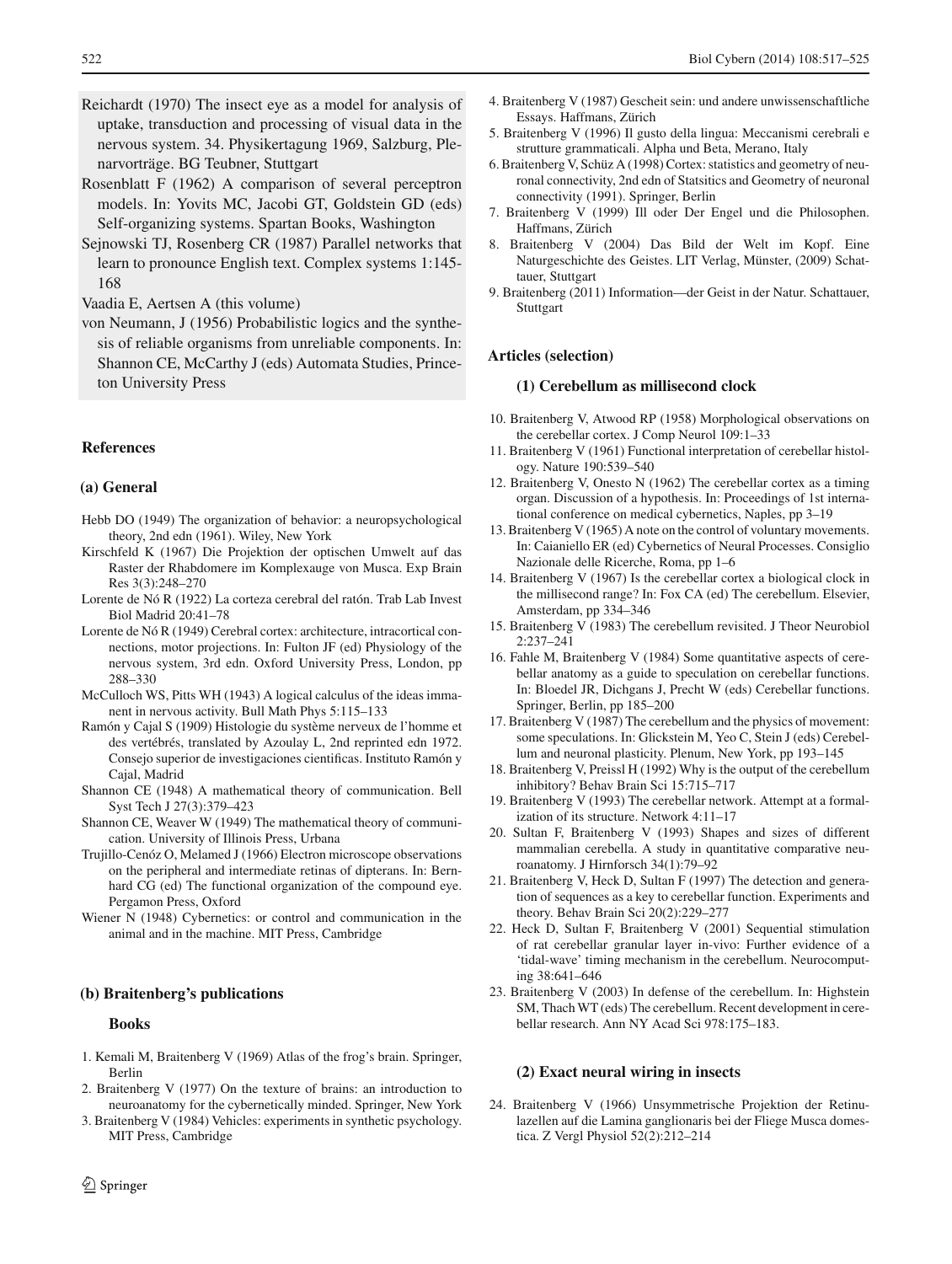- 25. Braitenberg V, Ferretti CT (1966) Landing reaction of musca domestica induced by visual stimuli. Nature 53(6):155–156
- 26. Braitenberg V (1967) Patterns of projection in the visual system of the fly. I. Retina–lamina projections. Exp Brain Res 3(3):271– 298
- 27. Braitenberg V (1968) On the neural optics behind the eye of the fly. In: Oestreicher H, Moore D (eds) Cybernetic problems in bionics: bionics symposium 1966. Gordon and Breach, New York, pp 323– 335
- 28. Braitenberg V, Kirschfeld K (1968) Optische und neurale Projektion der Umwelt auf die Ganglien im Komplexauge der Fliege. Mitteilungen Max-Planck Ges 3:185–206
- 29. Braitenberg V (1969) The anatomical substratum of visual perception in flies. A sketch of the visual ganglia. In: Reichardt W (ed) Processing of optical data by organisms and by machines. Academic Press, London, pp 328–340
- 30. Braitenberg V, Kirschfeld K (1970) Datenübertragung im Komplexauge der Fliege. In: Frank H (ed) Kybernetik: Brücke zwischen den Wissenschaften. Umschau Verlag, Frankfurt/Main, pp 105–113
- 31. Strausfeld NJ, Braitenberg V (1970) The compound eye of the fly (Musca domestica): connections between the cartridges of the lamina ganglionaris. Z Vergl Physiol 70(2):95–104
- 32. Braitenberg V (1970) Ordnung und Orientierung der Elemente im Sehsystem der Fliege. Kybernetik 7(6):235–242
- 33. Braitenberg V (1971) What sort of computer do we expect to find associated with the compound eye of flying insects? In: Drischal H, Tiedt N (eds) Biokybernetik, vol 3. Fischer, Jena, pp 215–220
- 34. Braitenberg V (1971) The structure of the visual ganglia in relation to studies on movement perception in the fly. In: Lanci F, Felici L (eds) Baldocchi M. Congresso di Cibernetica, Casciana Terma (Pisa), pp 42–53
- 35. Braitenberg V (1971) Periodic structures and structural gradients in the visual ganglia of the fly. In: Wehner R (ed) Information processing in the visual system of Arthropods. Springer, Berlin, Heidelberg, pp 3–15
- 36. Braitenberg V, Hauser-Holschuh H (1972) Patterns of projection in the visual system of the fly II: Quantitative aspects of second order neurons in relation to models of movement perception. Exp Brain Res 16(2):184–209
- 37. Braitenberg V (1972) In search of the neurological wiring responsible for optomotor reactions in insects. In: Drischel H, Dettmar P (eds) III. Intern. Symp. Biokybernetik, Leipzig (1971) Fischer, Jena, pp 93–97
- 38. Braitenberg V, Strausfeld NJ (1973) Principles of the mosaic organization in the visual system's neuropil of Musca domestica. In: Autrum H (ed) Central processing of visual information, part A: integrative functions and comparative data. Springer, Berlin, pp 631–659
- 39. Braitenberg V, Debbage P (1974) A regular net of reciprocal synapses in the visual system of the fly. Musca domestica. J Comp Physiol 90(1):25–31
- 40. Braitenberg V, Burkhardt W (1976) Beyond the wiring diagram of the lamina ganglionaris of the fly. In: Zettler F, Weiler R (eds) Neural principles in vision. Springer, Berlin, pp 238–244
- 41. Burkhardt W, Braitenberg V (1976) Some peculiar synaptic complexes in the first visual ganglion of the fly. Musca domestica. Cell Tissue Res 173(3):287–308

#### **(3) The cerebral cortex as an associative memory**

- 42. Braitenberg V (1953) Sulle strie orizzontali della corteccia cerebrale. Il Lavoro Neuropsichiatrico 13:398–409
- 43. Braitenberg V (1956) Die Gliederung der Stirnhirnrinde auf Grund ihres Markfaserbaus. In: Rehwald E (ed) Das Hirntrauma: Beiträge

zur Behandlung. Begutachtung und Betreuung Hirnverletzter, Thieme, Stuttgart, pp 183–203

- 44. Braitenberg V (1957) Local variation of fiber structure in the telencephalic cortex of monkey and man. Anat Rec 127:399–400
- 45. Braitenberg V, Lauria F (1960) Toward a mathematical description of the grey substance of nervous systems. Il Nuovo Cim 18(Suppl 2):149–165
- 46. Braitenberg V (1962) A note on myeloarchitectonics. J Comp Neurol 118(2):141–156
- 47. Braitenberg V (1963) Alcuni modelli funzionali della corteccia telencefalica dei Mammiferi. X. Rassegna Internazionale Elettronica Nucleare e Teleradiocinematografica, Roma, pp 155–182
- 48. Braitenberg V (1969) Models of brain function: Discussion. In: Jasper HH, Ward AA, Pope A (eds) Basic Mechanisms of the epilepsies. Little, Brown and Co., Boston, MA, pp 768–771
- 49. Braitenberg V (1972) Comparison of different cortices as a basis for speculations on their function. In: Petsche H, Brazier MAB (eds) Synchronization of EEG activity in epilepsies: a symposium organized by the Austrian Academy of Sciences, Vienna, Austria, Sept 12–13, 1971, pp 1–8
- 50. Braitenberg V (1974) Thoughts on the cerebral cortex. J Theor Biol 46(2):421–427
- 51. Braitenberg V (1974) On the representation of objects and their relations in the brain. In: Conrad M, Güttinger W, Dal Cin M (eds) Physics and mathematics of the nervous system: proceedings of a Summer School, held at Trieste, Aug 21–31, 1973, Springer, Berlin, pp 290–298
- 52. Braitenberg V (1975) The cerebral cortex from a neuroanatomical vantage point. In: International conference on cybernetics and society. IEEE, New York, NY, pp 114–116
- 53. Braitenberg V (1978) Cortical architectonics: General and areal. In: Brazier MAB (ed) Architectonics of the cerebral cortex. Raven Press, New York, pp 443–465
- 54. Braitenberg V (1978) Cell assemblies in the cerebral cortex. In: Heim R, Palm G (ed) Theoretical approaches to complex systems. In: Proceedings of symposium, Tübingen, June 11–12, 1977, Springer, Berlin, pp 171–188
- 55. Palm G, Braitenberg V (1978) Tentative contributions of neuroanatomy to nerve net theories. In: Trappl R (ed) Progress in cybernetics and systems research: General systems methodology, fuzzy mathematics and fuzzy systems, biocybernetics and theoretical neurobiology. Wiley, New York, pp 369–374
- 56. Braitenberg V, Braitenberg C (1979) Geometry of orientation columns in the visual cortex. Biol Cybern 33(3):179–186
- 57. Braitenberg V (1979) Skizze einer Theorie der Grosshirnrinde. In: Rathmayer W (ed) Verhandlungen der Deutschen Zoologischen Gesellschaft, 72. Jahresversammlung der Deutschen Zoologischen Gesellschaft, Fischer, Stuttgart, pp 201–206
- 58. Braitenberg V (1981) Anatomical basis for divergence, convergence and integration in the cerebral cortex. In: Grastyán E, Molnár P (eds) Adv Physiol Sci 16. Sensory functions. Pergamon, Oxford, pp 411–419
- 59. Braitenberg V (1981) A selection of facts and conjectures about the cerebral cortex inspired by the theory of cell assemblies. In: Székeley G, Lábos E, Damjanovich S (eds) Adv Physiol Sci vol 30 Neural communication and control. Pergamon, New York, pp 287–289
- 60. Braitenberg V (1982) Outline of a theory of the cerebral cortex. In: Ricciardi LM, Scott AC (eds) Workshop on biomathematics, current status and future perspectives. North-Holland, Amsterdam, pp 127–132
- 61. Braitenberg V (1984) Das Raster der neuronalen Elemente in der Sehrinde und seine neuro-physiologischen Konsequenzen. In: Herzau V (ed) Pathophysiologie des Sehens: Grundlagenforschung und Klinik der visuellen Sensorik. Enke, Stuttgart, pp 123–133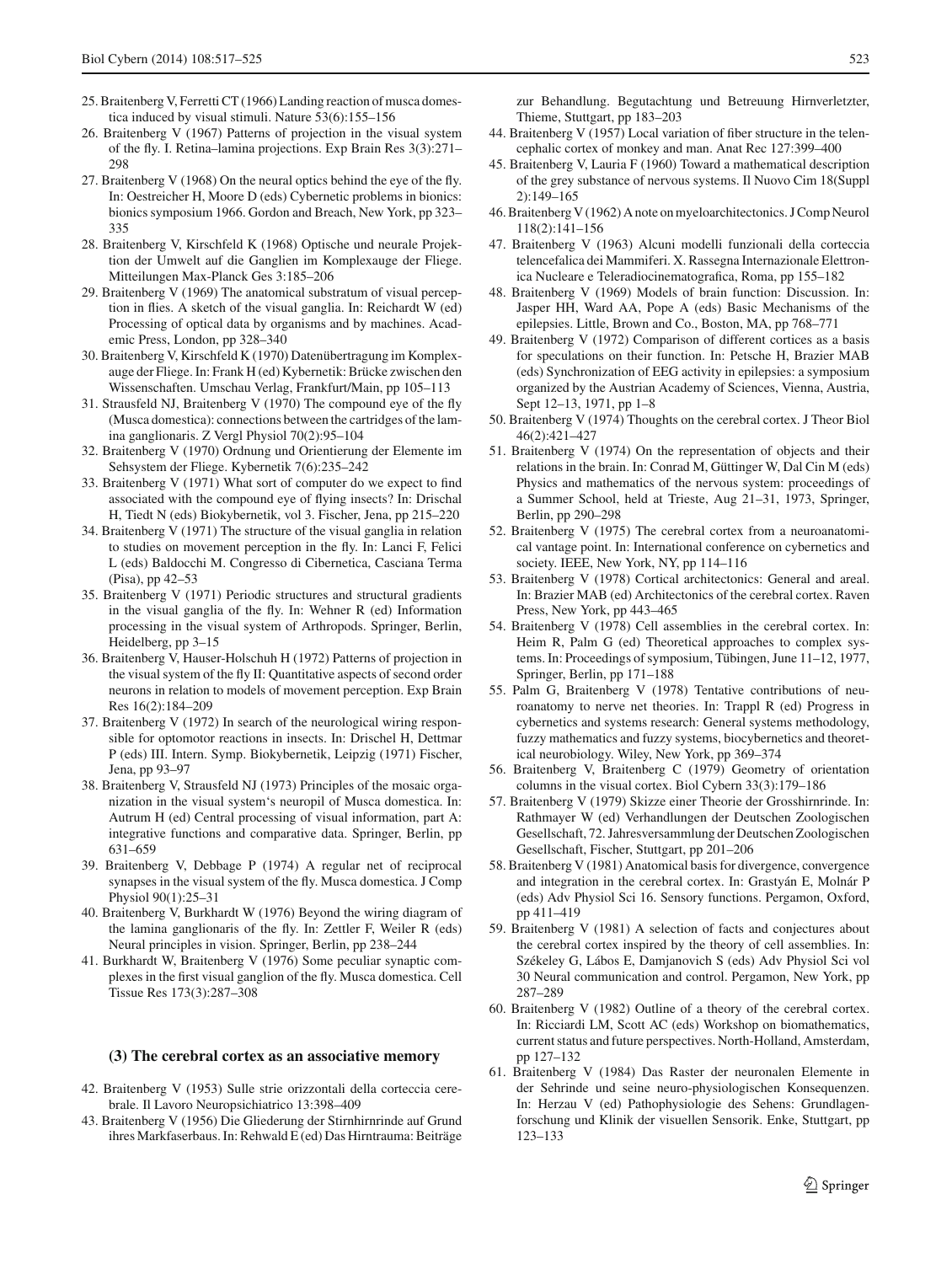- 62. Braitenberg V (1985) Charting the visual cortex. In: Peters A (ed) Cerebral Cortex 3: Visual Cortex. Plenum, New York, pp 379– 414
- 63. Braitenberg V (1985) An isotropic network which implicitly defines orientation columns: discussion of a hypothesis. In: Rose D (ed) Models of the visual cortex. Wiley, Chichester, pp 479–484
- 64. Braitenberg V (1986) Two views of the cerebral cortex. In: Palm G, Aertsen A (eds) 1st Trieste meeting on brain theory. Springer, Berlin, pp 81–96
- 65. Braitenberg V (1989) Some arguments for a theory of cell assemblies in the cerebral cortex. In: Nadel L, Cooper LA, Culicover PW, Harnish RM (eds) Neural connections, mental computation. MIT Press, Cambridge, MA, pp 137–145
- 66. Braitenberg V, Schüz A (1989) Cortex: hohe Ordnung oder größtmögliches Durcheinander? Spektrum Wiss 5:74–86
- 67. Braitenberg V (1990) La corteccia cerebrale come sede di memoria associativa. Sistemi Intelligenti 2:213–227
- 68. Braitenberg V (1992) How ideas survive evidence to the contrary. A comment of data display and modelling. In: Aertsen A, Braitenberg V (eds) Information processing in the cortex: experiments and theory. Springer, Berlin, pp 447–450
- 69. Schüz A, Braitenberg V (1994) Constraints to a random plan of cortical connectivity. In: Albowitz B, Kuhnt U, Nothdurft HC, Wahle P (eds) Structural and functional organization of the neocortex. Proceedings of a symposium in the memory of Otto D. Creutzfeldt, May 1993. Springer, Berlin, pp 161–169
- 70. Braitenberg V (2001) Brain size and number of neurons. An exercise in synthetic neuroanatomy. J Comput Neurosci 10(1):71–77
- 71. Schüz A, Braitenberg V (2002) The human cortical white matter - quantitative aspects of cortico-cortical long-range connectivity. In: Schüz A, Miller R (eds) Cortical Areas: Unity and Diversity. Taylor & Francis, London, pp 377–385

### **(4) Work in related fields**

- 72. Braitenberg V (1955) Il metodo più rapido di colorazione delle fibre mieliniche. Laboratorio Scientifico 3:1–4
- 73. Wahren W, Braitenberg V (1959) The brain as a whole. In: Schaltenbrand G, Bailey P (eds) Einführung in die stereotaktischen Operationen mit einem Atlas des menschlichen Gehirns. Thieme, Stuttgart, pp 42–64
- 74. Braitenberg V, Sada E (1964) Osservazioni sul metodo cromoargentico di Golgi. Lab Sci 12(3):65–72
- 75. Braitenberg V (1965) What can be learned from spike interval histograms about synaptic mechanisms. J Theor Biol 8(3):419– 425
- 76. Braitenberg V, Gambardella G, Ghigo G, Vota U (1965) Observations on spike sequences from spontaneously active Purkinje cells in the frog. Kybernetik 2(5):197–205
- 77. Braitenberg V, Guglielmotti V, Sada E (1967) Correlation of crystal growth with the staining of axons by the Golgi procedure. Stain Technol 42(6):277–283
- 78. Reichardt W, Braitenberg V, Weidel G (1968) Auslösung von Elementarprozessen durch einzelne Lichtquanten im Fliegenauge: Verhaltensexperimente an der Stubenfliege Musca. Kybernetik 5(4):148–169
- 79. Braitenberg V (1973) Golgi methods. In: Gray P (ed) The encyclopedia of microscopy and microtechnique. Van Nostrand Reinhold, New York, pp 229–232
- 80. Braitenberg V (1988) Some Types of Movements. In: Langton C (ed) Proceedings of an interdisciplinary workshop on the synthesis and simulation of living systems. Addison-Wesley, Redwood City, CA, pp 555–565
- 81. Braitenberg V (1993) Intricacies of movement control: an essay. In: Aertsen A (ed) Brain theory: spatio-temporal aspects of brain function. Elsevier, Amsterdam, pp 307–307
- 82. Zanker JM, Braitenberg V (1996) Psychophysical mapping of orientation sensitivity in the human cortex. In: Aertsen A (ed) Brain theory: biological basis and computational principles. Elsevier, Amsterdam, pp 19–36
- 83. Braitenberg V (1965) Electroencephalographic evidence of "Gestalt" in the perception of movement by the frog. Kybernetik 2(6):284–287
- 84. Braitenberg V (1983) Alla ricerca di morfemi all'interno del cervello. Giornale Italiano di Psicologia 3:521–541
- 85. Braitenberg V (1986) Was das Gehirn mit Information zu tun hat. In: Folberth OG, Hackl C (eds) Der Informationsbegriff in Technik und Wissenschaft: wissenschaftliches Symposium der IBM Deutschland GmbH, 3.-5. Dezember 1984 in Bad Neuenahr. Oldenbourg, München, pp 205–216
- 86. Braitenberg V (1991) Information from structure: a sketch of neuroanatomy. In: Domany E, van Hemmen JL, Schulten K (eds) Models of neural networks. Springer, New York, pp 107–120
- 87. Braitenberg V (1994) Wie kommen Ideen ins Gehirn? In: Braitenberg V (ed) Evolution: Entwicklung und Organisation in der Natur. Rowohlt, Reinbek bei Hamburg, pp 153–171
- 88. Braitenberg V (2000) Informationsbiologie (Wenn ich heute Postdoc wäre..). Laborjournal 9:18–20
- 89. Braitenberg V (2003) Remarks on the semantics of "information". In: Braitenberg V, Selvatico D (eds) Il Laboratorio di scienze cognitive dell'Università degli studi di Trento: Saggi e Lavori, Novembre 1999—Dicembre 2000. Università degli Studi di Trento, Trento, pp 239–241
- 90. Braitenberg V (1980) Alcune considerazioni sui meccanismi cerebrali del linguaggio. In: Braga G, Braitenberg V, Cipolli C, Coseriu E, Crespi-Reghizzi S, Mehler J, Titone R (eds) L'accostamento interdisciplinare allo studio del linguaggio. Franco Angeli Editore, Milano, pp 96–108
- 91. Braitenberg V (1986) Lalula: das Nichtverstandenwerden und die Sprache. Kursbuch 84:52–56
- 92. Braitenberg V, Pulvermüller F (1992) Entwurf einer neurologischen Theorie der Sprache. Naturwiss 79(3):103–117
- 93. Braitenberg V (2001) Thoughts on the neuronal hardware of language. Cogn Process 2(2–3):263–278
- 94. Braitenberg V (1986) Describing the brain in logical terms or the logical terms in the brain. In: Corsi G, Sambin G (eds) Atti del Congresso Nuovi Problemi della Logica e della Filosofia della Scienza, vol II. Editrice CLUEB, Bologna, pp 27–31
- 95. Braitenberg V (1987) Some problems in brain science awaiting theoretical treatment. In: Caianiello ER (ed) Physics of cognitive processes: Amalfi 1986. World Scientific, Singapore, pp 75–78
- 96. Braitenberg V (1991) Logics at different levels in the brain. Atti del Congresso Nuovi Problemi della Logica e della Filosofia della Scienza, vol I. Editrice CLUEB, Bologna, pp 53–59
- 97. Braitenberg V (1992) Manifesto of brain science. In: Aertsen A, Braitenberg V (eds) Information processing in the cortex. Springer, Berlin, pp 473–477
- 98. Braitenberg V (1996) Entspringt die Logik dem Gehirn oder das Gehirn der Logik? In: Braitenberg V (ed) Die Natur ist unser Modell von ihr: Forschung und Philosophie. Rowohlt, Reinbek bei Hamburg, pp 119–129
- 99. Braitenberg,(1999) Der neue Büchertisch. In: Arnold HL (ed) Wörter, Wörter. Wörter. Göttinger Sudelblätter, Wallstein Verlag, Göttingen, pp 29–40
- 100. Braitenberg V (2006) La borsa o la vita: an excercise in applied logics; Appendix to: Remarks on the Semantics of "Information", In: Termini S (ed) Imagination and Rigor: essays on Eduardo R. Caianiello's Scientific Heritage. Springer-Italia, Milano, pp 35–38